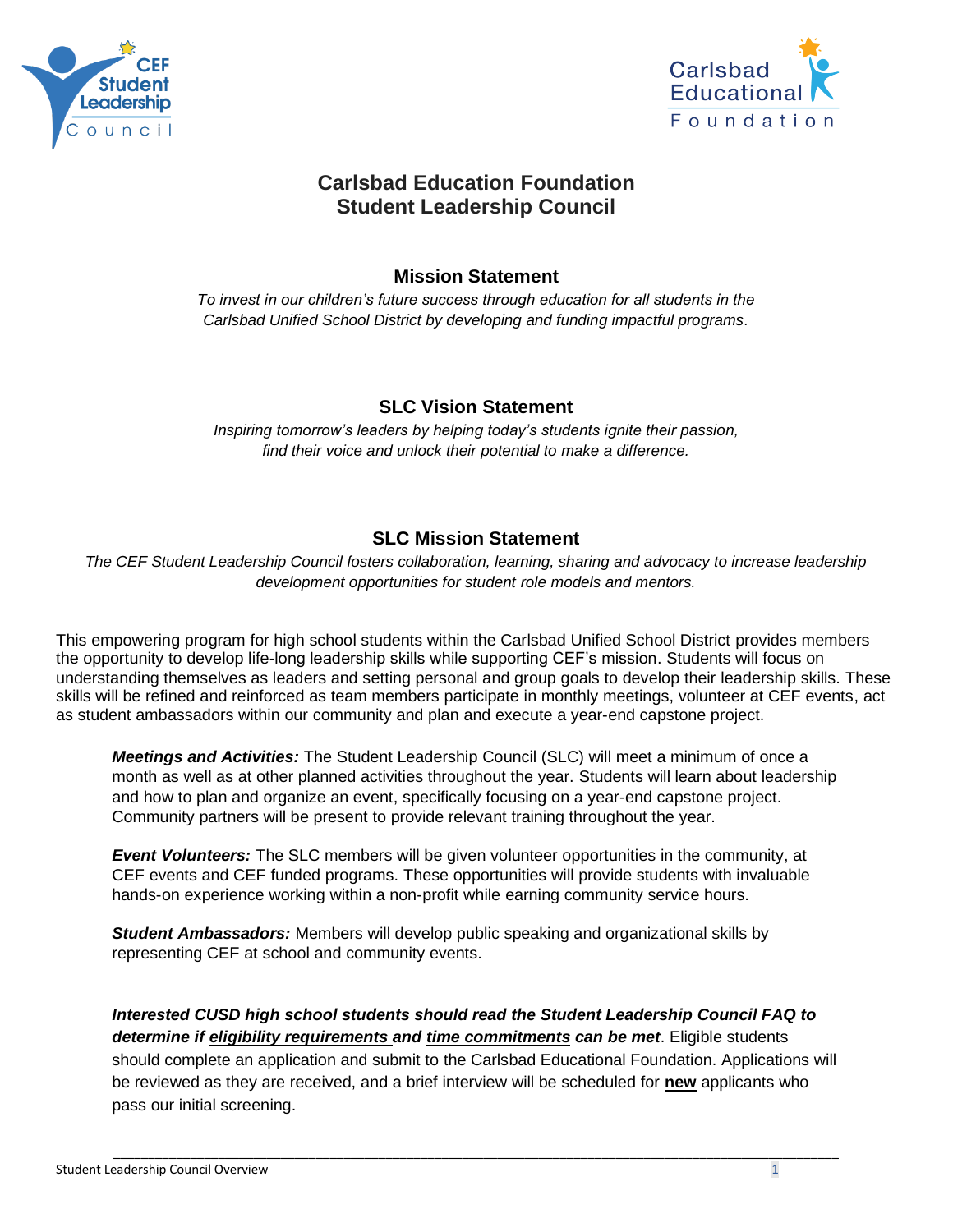



# **Carlsbad Educational Foundation Student Leadership Council FAQ**

Carlsbad Educational Foundation (CEF) Student Leadership Council (SLC) is a program that offers high school students within the Carlsbad Unified School District an opportunity to develop leadership skills as well as educate students about non-profits and the roll of corporate responsibility in our community. The members will develop a sense of personal growth and achievement as they learn the operations of a non-profit and provide input while working on CEF events and activities throughout the year.

#### **What is the time commitment?**

A 50-100 hour commitment is typical throughout this year-long program including:

- Regular attendance at all monthly meetings
- Volunteering at CEF Signature events

#### **What are the eligibility requirements?**

- Students must be enrolled in and attend Carlsbad High, Sage Creek High, Carlsbad Seaside Academy, or Carlsbad Village Academy for the 2022-2023 school year
- Students must maintain a minimum 3.0 GPA while enrolled in the program
- Students must be in good standing and not on academic or disciplinary probation

#### **What are the key responsibilities and activities?**

- Participate in monthly meetings where guest speakers from Carlsbad will discuss their commitment to the Carlsbad Community and how they give back and support our community.
- Work with CEF Board of Directors to understand how a non-profit board operates.
- Represent the Foundation at community events including school music concerts, robotics competitions and high school musicals.
- Plan and execute a year-end capstone project. Students collaborate in teams to plan, develop, market and execute a two-hour special event for the Carlsbad community to showcase key learnings from the year.
	- $\triangleright$  Celebrate local leaders/role models who exemplify what it means to make a difference in our community
	- $\triangleright$  Create a platform for leaders to inspire, inform and impart important life, career and leadership lessons
	- ➢ Enable students to improve and display teamwork and leadership skills in support of a successful outcome

\_\_\_\_\_\_\_\_\_\_\_\_\_\_\_\_\_\_\_\_\_\_\_\_\_\_\_\_\_\_\_\_\_\_\_\_\_\_\_\_\_\_\_\_\_\_\_\_\_\_\_\_\_\_\_\_\_\_\_\_\_\_\_\_\_\_\_\_\_\_\_\_\_\_\_\_\_\_\_\_\_\_\_\_\_\_\_\_\_\_\_\_\_\_\_\_\_\_\_\_\_\_\_\_

- ➢ Extend student advocacy in support of SLC and CEF's mission/vision
- $\triangleright$  Offer an opportunity for students to network and interact with influential leaders
- $\triangleright$  Support and volunteer at signature CEF annual events, such as the CEF Gala